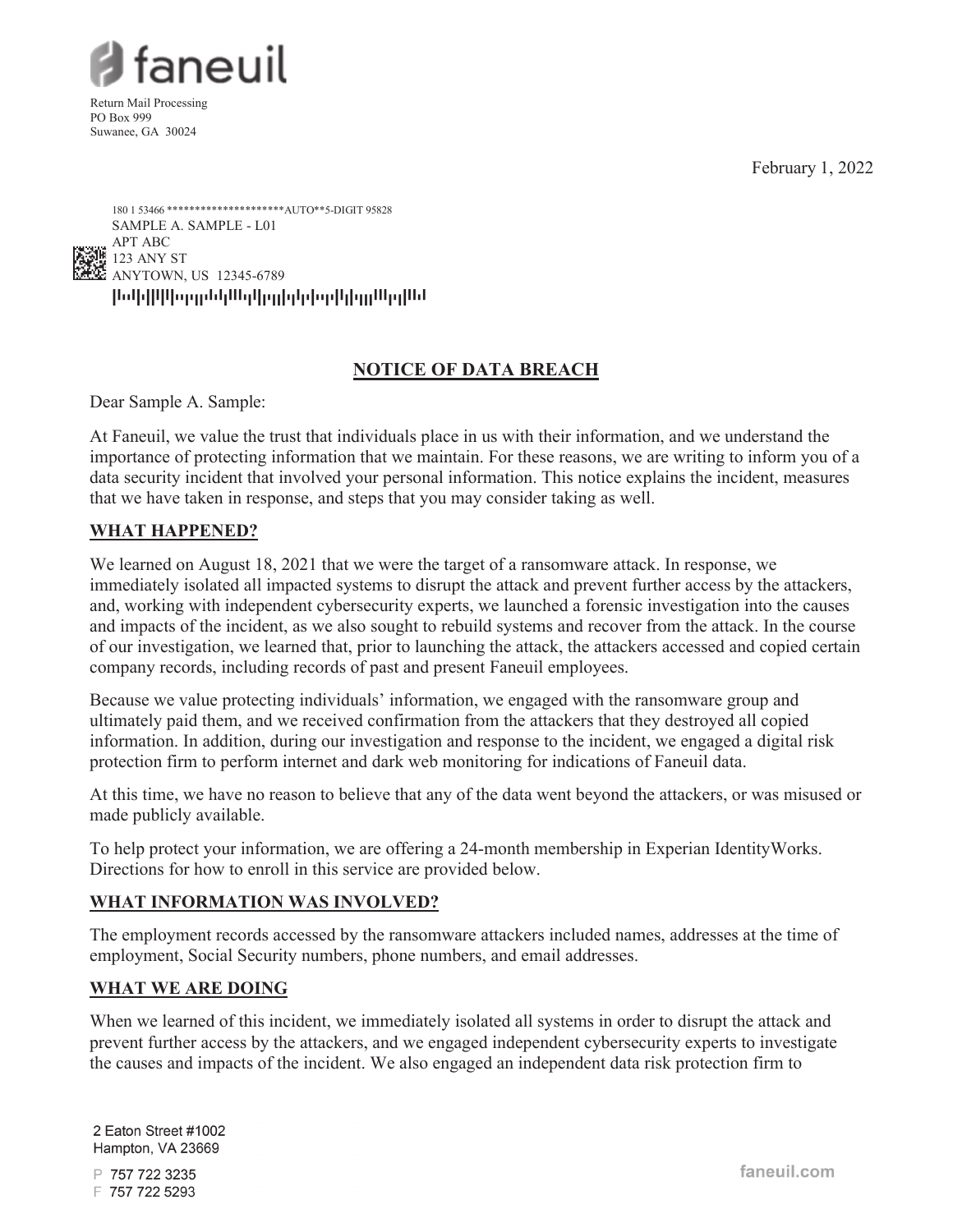facilitate communications with the attackers. To protect individuals' personal information, we ultimately paid the attackers and received confirmation that they destroyed all copied information.

In addition, we reported the incident to and cooperated with law enforcement.

As part of our response to the incident, we implemented additional information security measures and rebuilt systems, to prevent any persistence of these attackers, to prevent similar future incidents and to enhance the protection of information that we hold. We are confident that our efforts to contain the attack and additional security measures will prevent similar attacks in the future.

#### **WHAT YOU CAN DO**

For more information about what you can do to protect your information, please review the attachment to this letter, *Steps You Can Take to Further Protect Your Information*.

In addition, we are providing a complimentary 24-month membership in Experian IdentityWorks service, to help protect your information. To activate your membership and start monitoring your personal information please follow the steps below:

- Ensure that you enroll by: May 31, 2022 (Your code will not work after this date.)
- Visit the Experian IdentityWorks website to enroll: https://www.experianidworks.com/credit
- Provide your activation code: **ABCDEFGHI**

If you have any questions about the service, need assistance with identity restoration or would like an alternative to enrolling in Experian IdentityWorks online, please contact Experian's customer care team at (833) 796-8641 by May 31, 2022. Be prepared to provide engagement number B026230 as proof of eligibility for the identity restoration services by Experian. Additional details about this service are also provided in the attachment.

#### **FOR MORE INFORMATION**

For further information and assistance, please call (833) 796-8641 between 9:00 AM and 11:00 PM EST, Monday through Friday and between 11:00 AM and 8:00 PM EST, Saturday and Sunday, or you may also contact us via our website at http://faneuil.com/contact/.

Please do not hesitate to contact us with any questions or concerns.

Sincerely,

Ama Van Burn

Anna Van Buren President and CEO

2 Eaton Street #1002 Hampton, VA 23669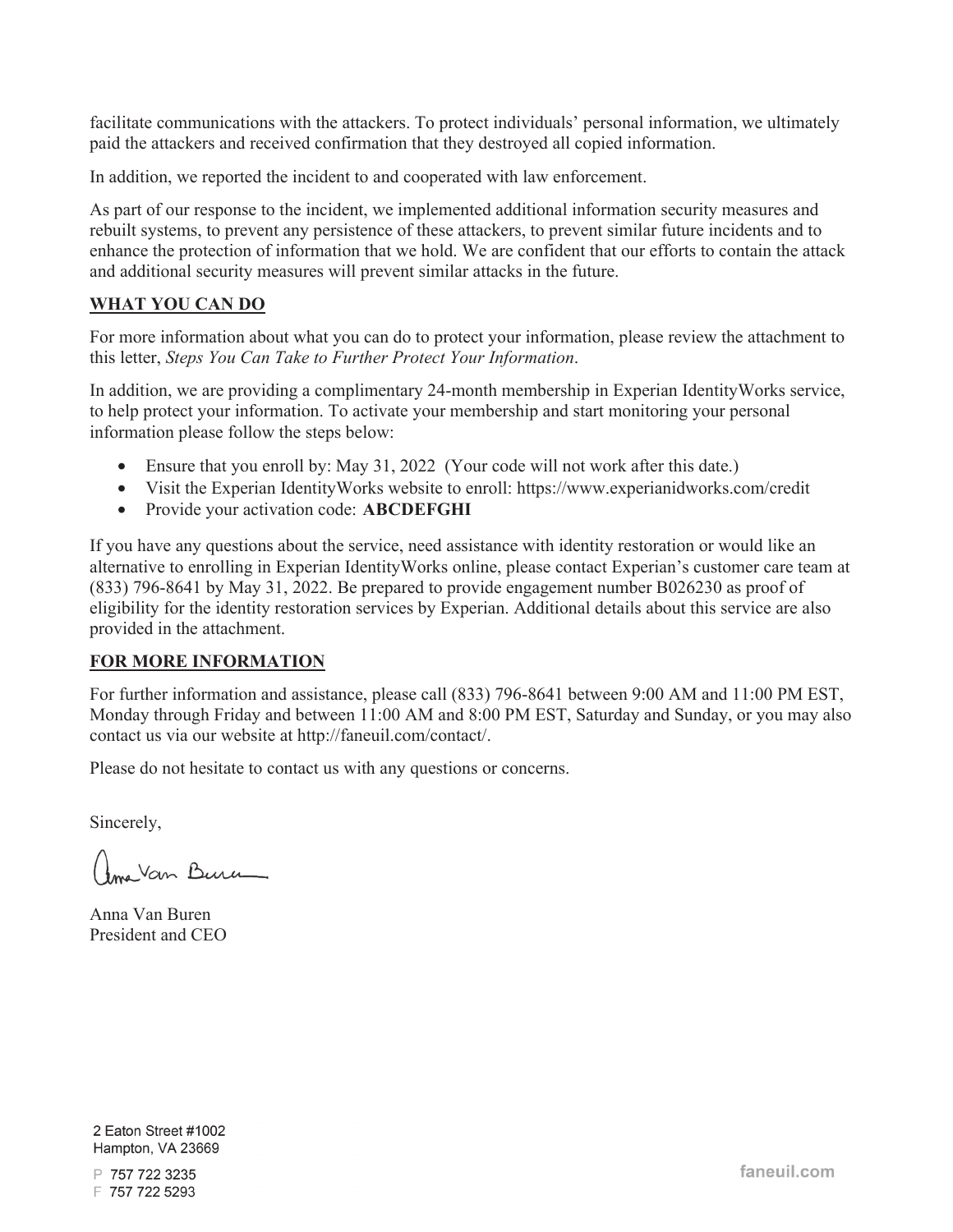# **Steps You Can Take To Further Protect Your Information**

#### Ɣ **Review Account Statements and Notify Law Enforcement of Suspicious Activity**

As a precautionary measure, we recommend that you remain vigilant by reviewing your account statements and credit reports. If you detect any suspicious activity on an account, you should promptly notify the financial institution or company with which the account is maintained. You also should promptly report any fraudulent activity or any suspected incidence of identity theft to proper law enforcement authorities, including your state attorney general and the Federal Trade Commission (FTC).

To file a complaint with the FTC, go to IdentityTheft.gov or call 1-877-ID-THEFT (877-438-4338). Complaints filed with the FTC will be added to the FTC's Identity Theft Data Clearinghouse, which is a database made available to law enforcement agencies.

### Ɣ **Obtain and Monitor Your Credit Report**

We also recommend that you obtain a free copy of your credit report from each of the three major credit reporting agencies once every 12 months, which you can do by visiting http://www.annualcreditreport.com, calling toll-free 877-322-8228, or completing an Annual Credit Report Request Form and mailing it to Annual Credit Report Request Service, P.O. Box 105281, Atlanta, GA 30348. You can access the request form at https://www.annualcreditreport.com/manualRequestForm.action. Or you can elect to purchase a copy of your credit report by contacting one of the three national credit reporting agencies. Contact information for the three national credit reporting agencies for the purpose of requesting a copy of your credit report or for general inquiries is provided below:

| Equifax           | Experian         | TransUnion         |
|-------------------|------------------|--------------------|
| (866) 349-5191    | (888) 397-3742   | (800) 888-4213     |
| www.equifax.com   | www.experian.com | www.transunion.com |
| P.O. Box 740241   | P.O. Box 4500    | 2 Baldwin Place    |
| Atlanta, GA 30374 | Allen, TX 75013  | P.O. Box 1000      |

#### • **Additional Details Regarding Experian IdentityWorks**

A credit card is not required for enrollment in Experian IdentityWorks.

You can contact Experian regarding any fraud issues, and have access to the following features after enrollment:

- Experian Credit Report at Signup: See what information is associated with your credit file.\*
- Credit Monitoring: Actively monitors Experian file for indicators of fraud.
- Identity Restoration: Identity Restoration agents are immediately available to help you address credit and non-credit related fraud.
- Experian IdentityWorks ExtendCARE: You receive the same high-level of Identity Restoration support even after your Experian IdentityWorks membership has expired.
- Up to \$1 Million Identity Theft Insurance\*\*: Provides coverage for certain costs and unauthorized electronic fund transfers.

2 Eaton Street #1002 Hampton, VA 23669

Chester, PA 19016

<sup>\*</sup> Offline members will be eligible to call for additional reports quarterly after enrolling.

<sup>\*\*</sup> The Identity Theft Insurance is underwritten and administered by American Bankers Insurance Company of Florida, an Assurant company. Please refer to the actual policies for terms, conditions, and exclusions of coverage. Coverage may not be available in all jurisdictions.